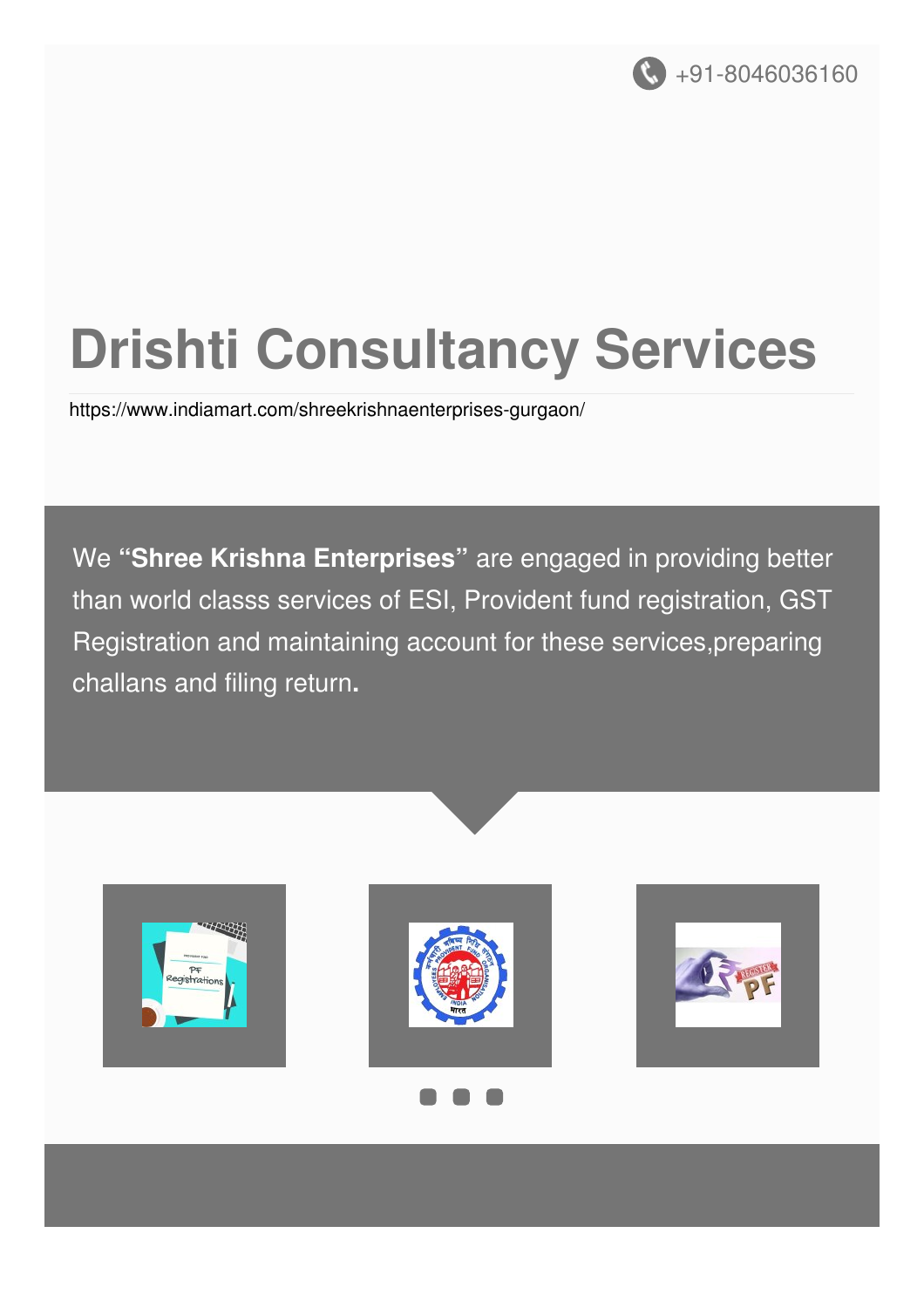### About Us

Incepted in the year **2013,** we **"Shree Krishna Enterprises"** are betrothed in **trading** a high quality assortment of **Data Card, Airtel Postpaid Connections, Wifi Outdoor CPE** and **WiFi Router.** We are a **Sole Proprietorship** company that is located at **Gurgaon (Haryana, India)** and are connected with the renowned vendors of the market who assists us to provide qualitative range of products as per the global set standards. Under the supervision of our mentor **"Mr. Preet Kumar",** we have attained a dynamic position in this sector.

#### **For more information, please visit**

<https://www.indiamart.com/shreekrishnaenterprises-gurgaon/about-us.html>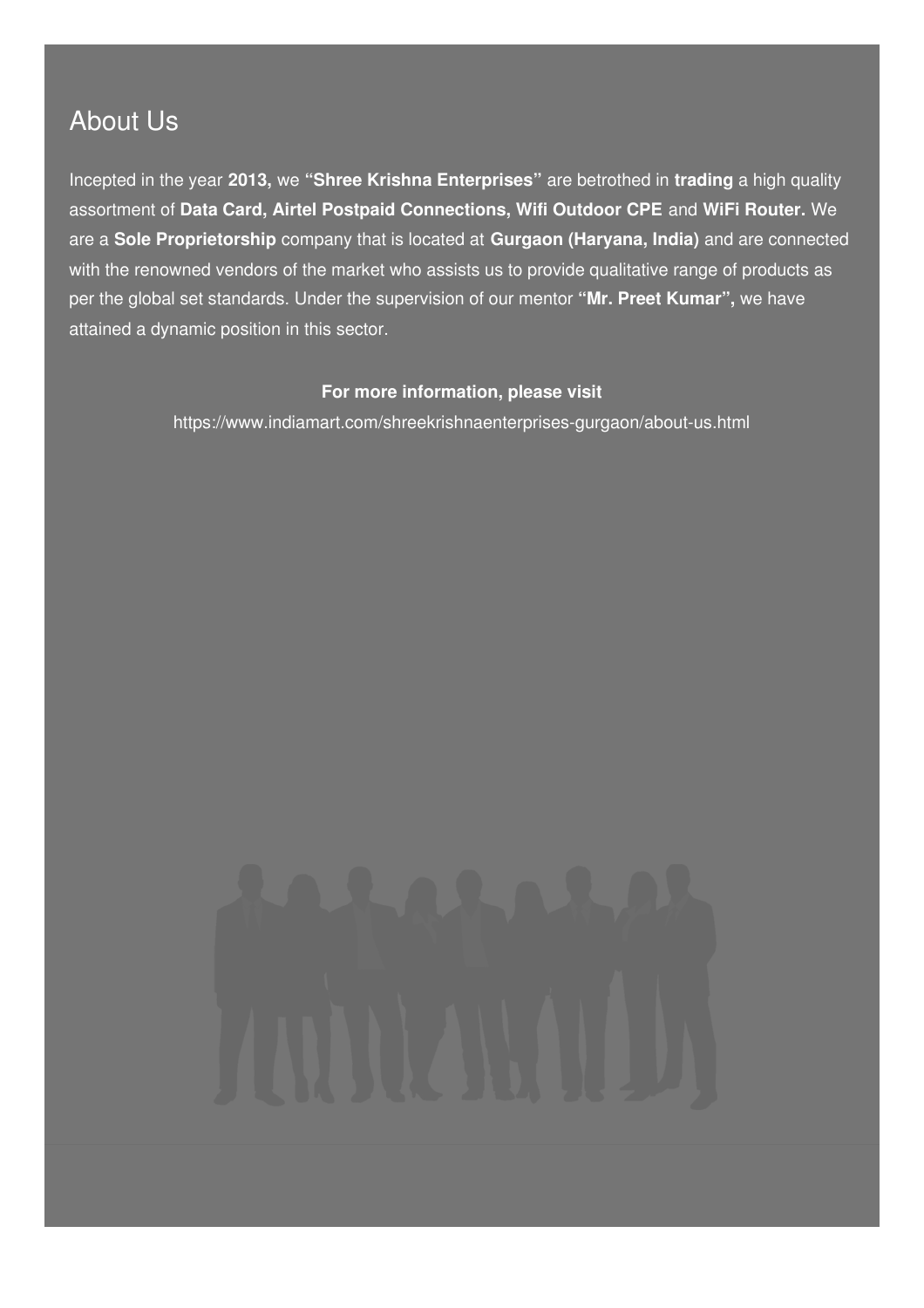#### **REGISTRATION SERVICE**



**PF Registration** 



Shop & Establishment Registration



**New Business Registration**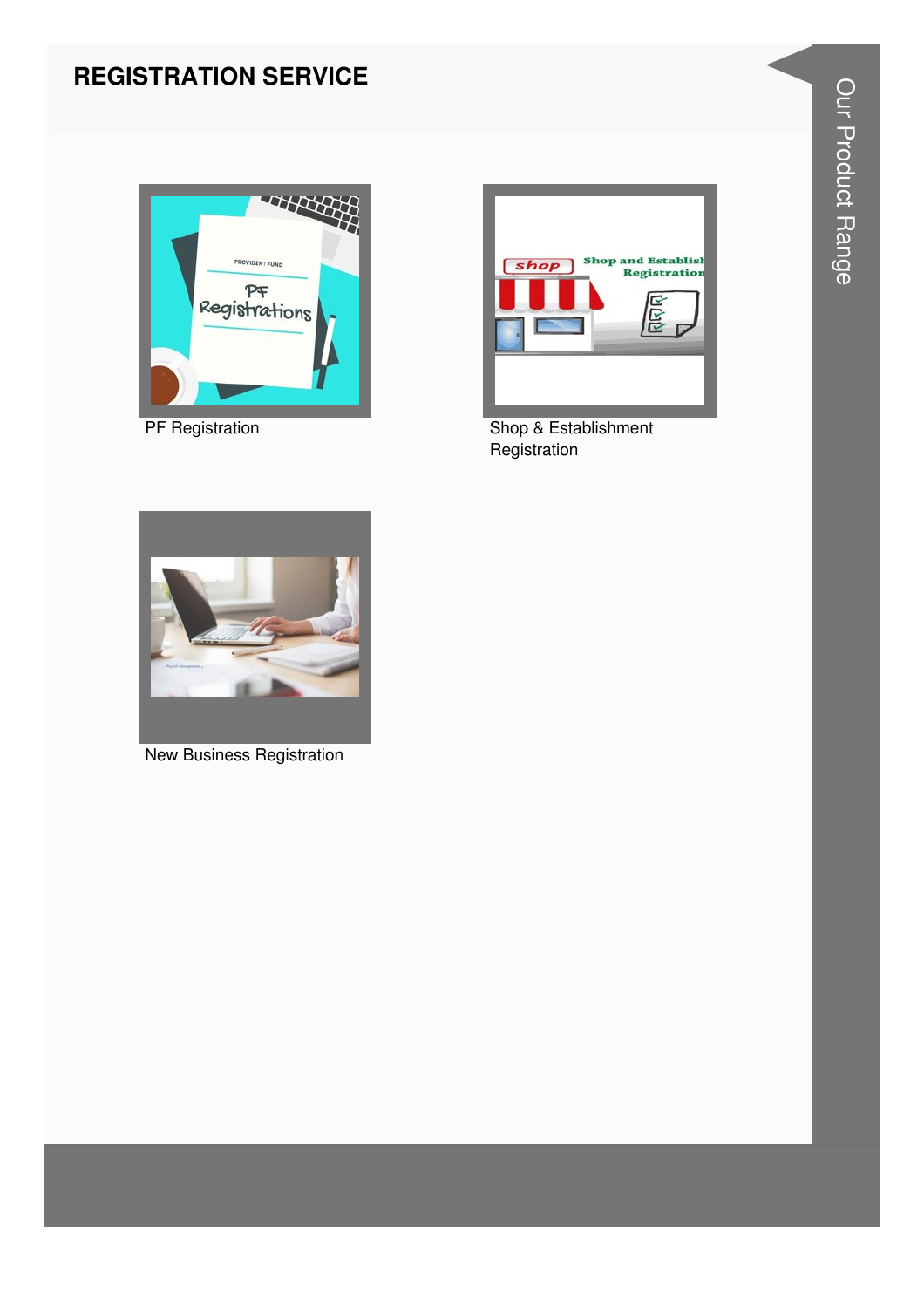#### **OTHER SERVICES:**



PF Compliance Service



**Statutory Compliance** Consultant



PF Registration Service



**Employees Provident Fund**  $(Pf)$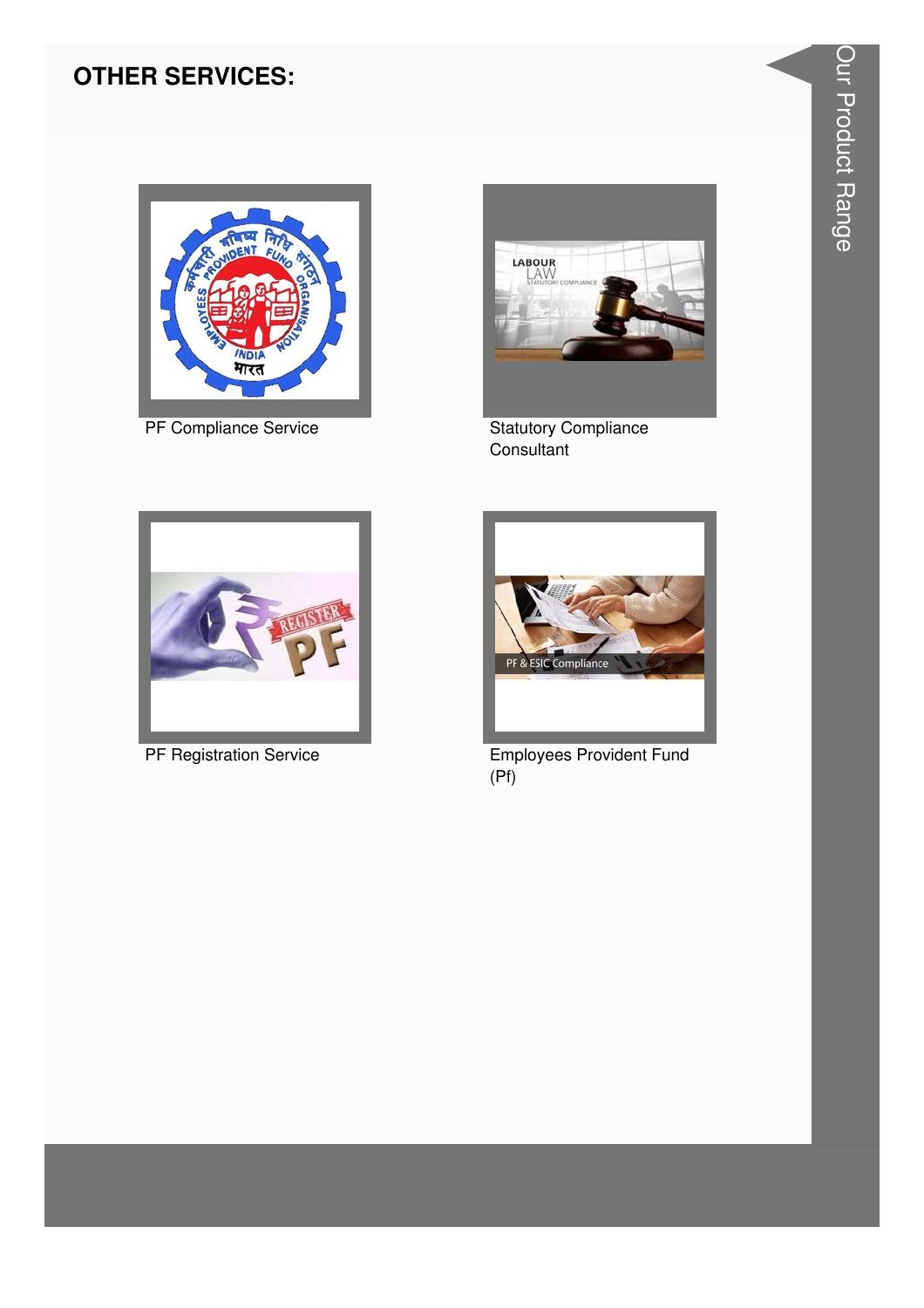#### **OTHER SERVICES:**



**DSC Class 3** 



Digital Signature Certificate



**ESI Registration Services** 



**GST Registration**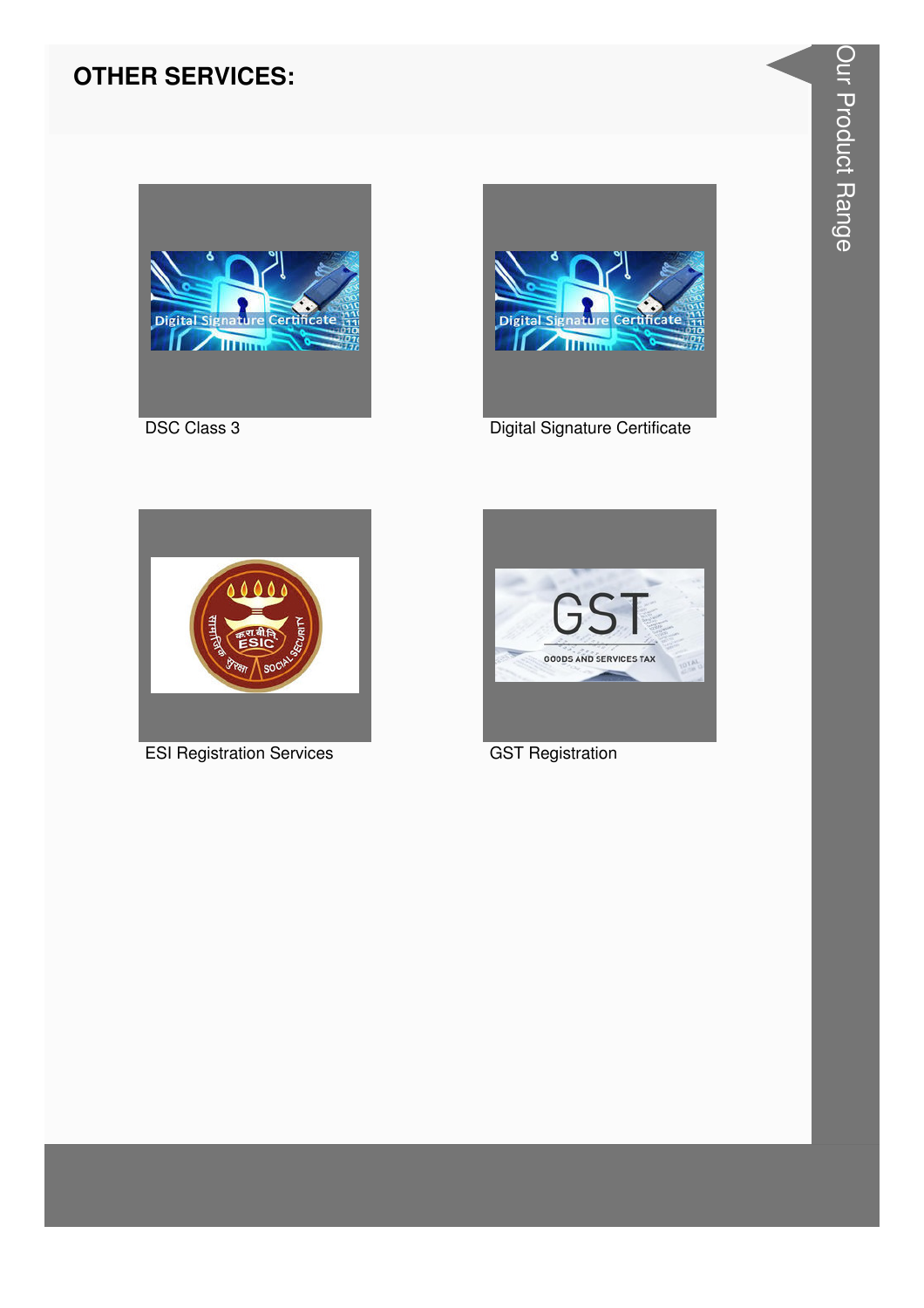#### **OTHER SERVICES:**



Best Consultancy In Gurgaon



Best Consultants In Gurgaon For Factory Act



Best Consultants In Gurgaon For Factory License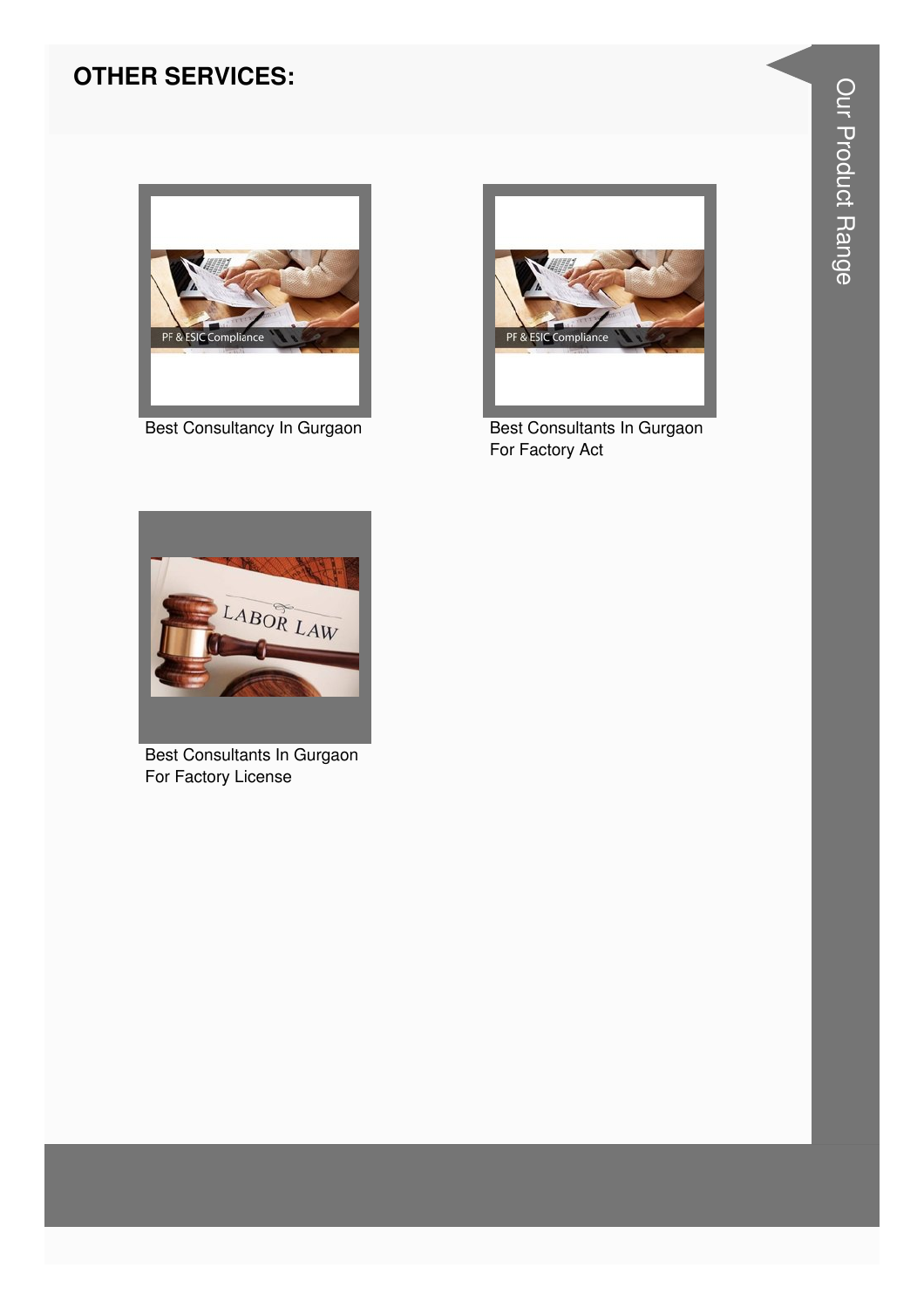## Factsheet

| Year of Establishment            | $\therefore$ 2013  |
|----------------------------------|--------------------|
| <b>Nature of Business</b>        | : Service Provider |
| <b>Total Number of Employees</b> | : Upto 10 People   |